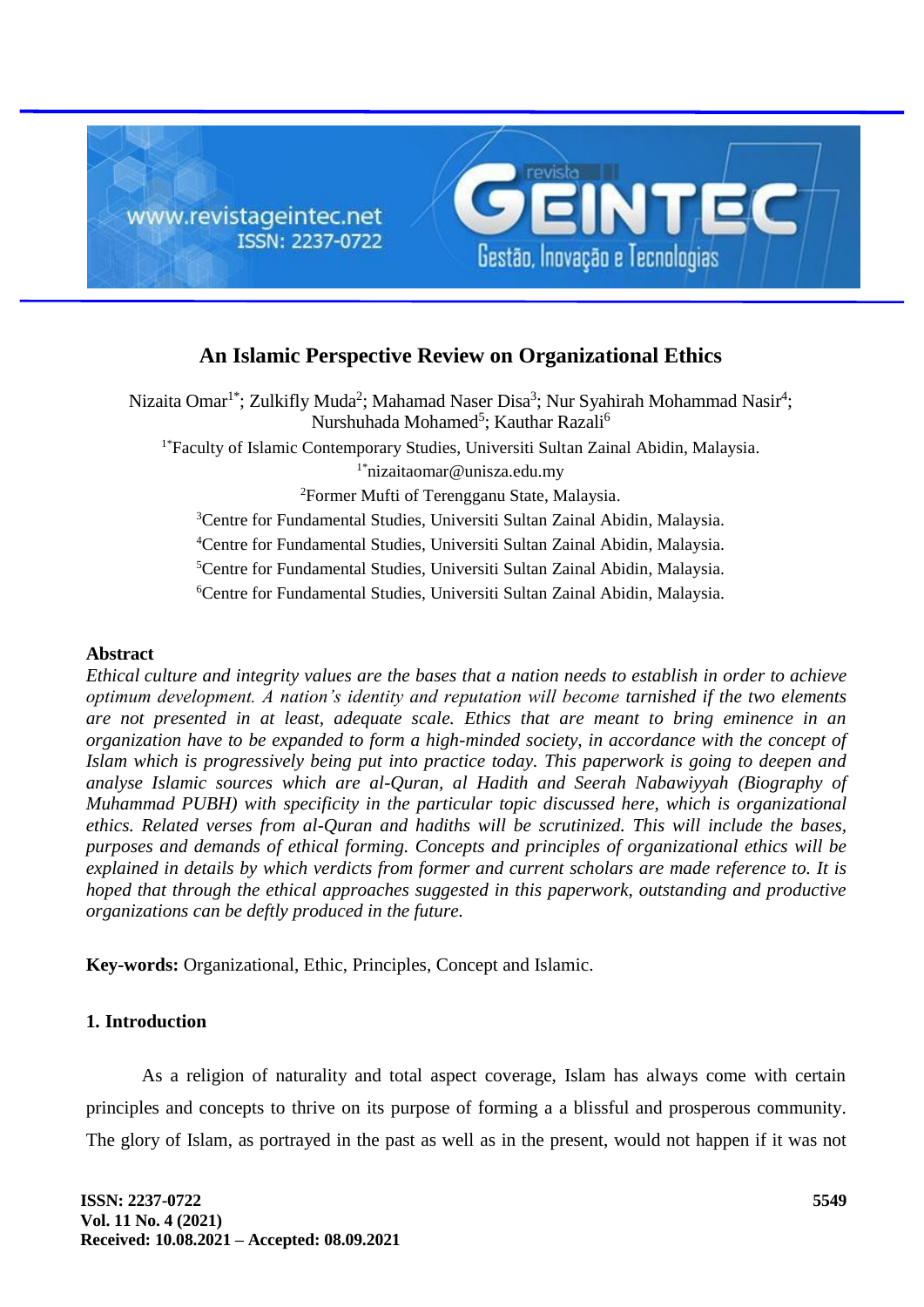for its preeminent political and administrative system which had been perfectly assigned in Islamic teachings.

The significance of administrative system in Islam could be clearly seen via excellent qualities of an organization. Even so, if we look at the two main shariah sources which are al Quran and al Hadith, followed by the existing analysis on *Seerah an Nabawiyyah* (Biography of Muhammad(PBUH)), it is clear that an organization's supremacy does not wholly depend on large-scale principles of the administrative system but also on the small detailed principles that complete the former. The purpose of this study is to lay those principles as a guidance to build an outstanding Islamic-based organization.

## **2. Method**

In general, this study uses a qualitative method (philosophical approach), namely the methodology of library research with qualitative approach of both exploratory and descriptive. Exploratory approach uses the formula of investigative focus to give a clue on necessary identified results (Marican, 2005). The purpose of the study is to Identify the basic concepts underlying administration and review key sources that discuss matters of administration in Islam.

The author has conducted a research to study any form of ancient writing and now that relate to the study either directly or indirectly. Information obtained from books, journals, magazines, papers, printed media, electronic media, and internet and so on. Research-based study in the form library, then the writing will go through the following processes:

- 1. Referring to verses al Quran that have related to this topic, and then examine the interpretation of Islamic scholar on it.
- 2. Refers to some hadiths of the Prophet Muhammad that have related to this study and review the description of scholar of hadith-hadith.
- 3. Study and disclose the views from current Islamic scholar in this matter.

| Tigure 1 - 1 milliary Sources for Research |                                     |
|--------------------------------------------|-------------------------------------|
| <b>Islamic</b><br><b>Resources</b>         | The Holy Quran                      |
|                                            | The Hadiths of Prophet Muhammad     |
|                                            | Ijtihad-views from Islamic scholars |

Figure 1 - Primary Sources for Research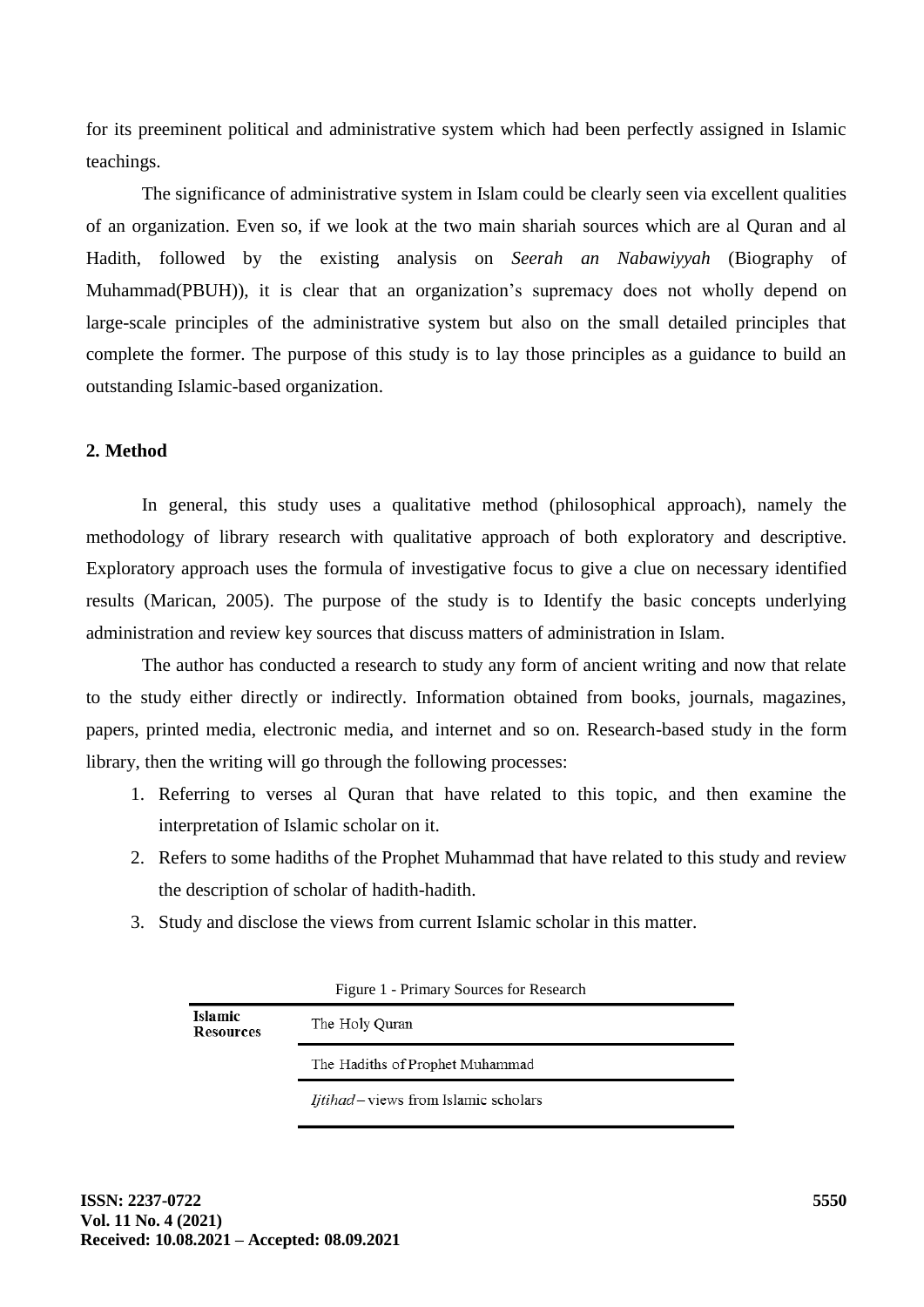### **3. Literature Reviews**

Ethics in Islam are defined as the good principles and values based on the Shariah sources. They are consistent with the ability of human beings and cover all aspects of life (al-Aidaros, 2013). Hence, Islamic organizational ethics is originally derived from the Holy al-Qur'an, the *as Sunnah*  (teachings sayings and actions) of Prophet Mohammad S.A.W and *Ijtihad* (the independent or original interpretation of problems not precisely covered by the al[-Quran,](https://www.britannica.com/topic/Quran) *As Sunnah*, and [ijmaʿ](https://www.britannica.com/topic/ijma) (scholarly consensus)) (al-Ali, 1985). There are some concepts in Islam as below:

#### **Concept 1: Different Backgrounds for Different Roles**

Islam sees human differences as a natural phenomenon created by Allah to have them diversify and be in charge of different roles, and this is even more relevant when we look at it in the administrative context. These differences include cognitive background, intellectual capability, interest, inclination, education, ability and others related. Positions that are essentially acknowledged in an organization are leader(s), secretary(s), officer(s), clerk(s) and assistant(s). Different abilities and skills possessed by men make this division of roles possible to reach the optimum efficiency (Azim, 1994).

In the history of Islam, Prophet Muhammad S.A.W himself used to take into account these differences whenever he had to appoint people for certain positions in the administration that he was in charge for. Even his *sahabahs* (companions) had different proficiencies that he then divided them into different sectors based on what they did best (Abu Sin, 1986). Among of them that were skilled in military-related sector were Amru bin al As r.a, Khalid bin al Wa r.a, Abdullah bin Rawahah r.a and Usamah bin Zaid r.a. For the political and administrative sector, there were several renowned personages who proved to be very efficient with the governing system, among of whom were the four al Khulafa' al Rashidin r.a, Abdullah bin Amir r.a, Uqbah bin Walid r.a, Muawiyah bin Abu Sufyan r.a and Abdullah bin Abu Sarah r.a. Also, some of those who had the speciality in Islamic sciences then were Abdullah bin Umar r.a, Aisyah binti Abu Bakar r.a and Abdullah bin Mas'ud r.a who specialised in fiqh, Zaid bin Thabit r.a in faraid, and Ubai bin Kaab r.a for the scrutiny of Al Quran (Omar, 2007).

This arrangement of who in charge of what was made by Muhammad S.A.W with no prejudice on their ancestral background, looks, ethnicity or age. Each appointment is based on one's qualifications and strengths (Basbus, 1987). It is narrated that during the time of Muhammad's S.A.W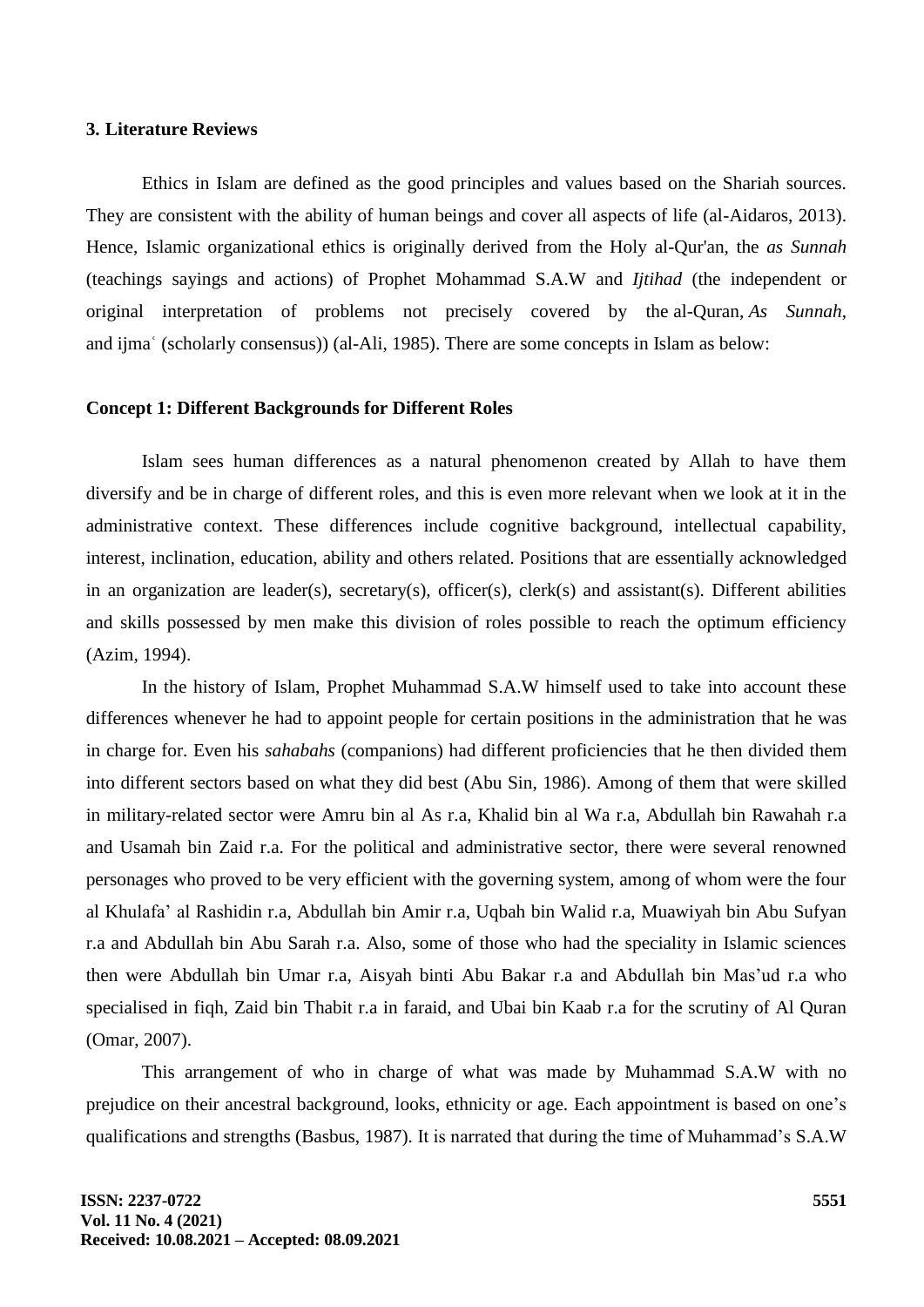administration, he had nominated Itab bin Usaid as the Governor of Mecca although he was not among the early followers of Islam and was not a member of the family of Hashim, plus he was still young at the time of the appointment. Similar case happened with Amru bin al As when he was appointed by Muhammad S.A.W as the military commander in the war of Zat al Salasila to lead distinguished national leaders like Abu Bakar r.a and Umar r.a in spite of his new conversion to Islam (Ibn Kathir, 2014).

## **Concept 2: Gender Equality**

Islamic teaching guided the people to realm of faith in absolute gender equality. The Quran in its own subtle manner and with characteristic sagacity, place the reclassification of women as fully participating members of society (al-'Alwani, 1996). The baseline of the creation of men and women principally is to devote to Allah. This is evident in a verse in Surat al Azhab (35) which suggests that both men and women are rewarded (either good or bad) the same for each of their doings. The verse is translated as below:

> "Indeed, the Muslim men and Muslim women, the believing men and believing women, the obedient men and obedient women, the truthful men and truthful women, the patient men and patient women, the humble men and humble women, the charitable men and charitable women, the fasting men and fasting women, the men who guard their private parts and the women who do so, and the men who remember Allah often and the women who do so - for them Allah has prepared forgiveness and a great reward."

There is no difference between the people of the two genders except for the responsibilities that they carry. According to Islam, women get inheritance less than men because of bigger responsibilities that men are assigned to in matters like household affairs, maintenance and social development of family members (Uqlah, 1990). A wide spectrum of modern scholars and ulama', including Rahid Rida, Mahmud Shaltut, Muhammad Yusuf Musa, Abd Hamid Mutawalli and others maintains that women are qualified to be representative in Parliament, ministers, witnesses and judge, all of whic partake in the exercise of public authority (*wilayah 'ammah*). Women should be appointed if the criteria required are met, as in the situation of Ummu Syifa' who was given the responsibility of supervising the trading accountability in the market of Madinah (*Syaikhah Suq al-Madinah*) during the Khulafa' al Rasyidin era (Kamali, 2015).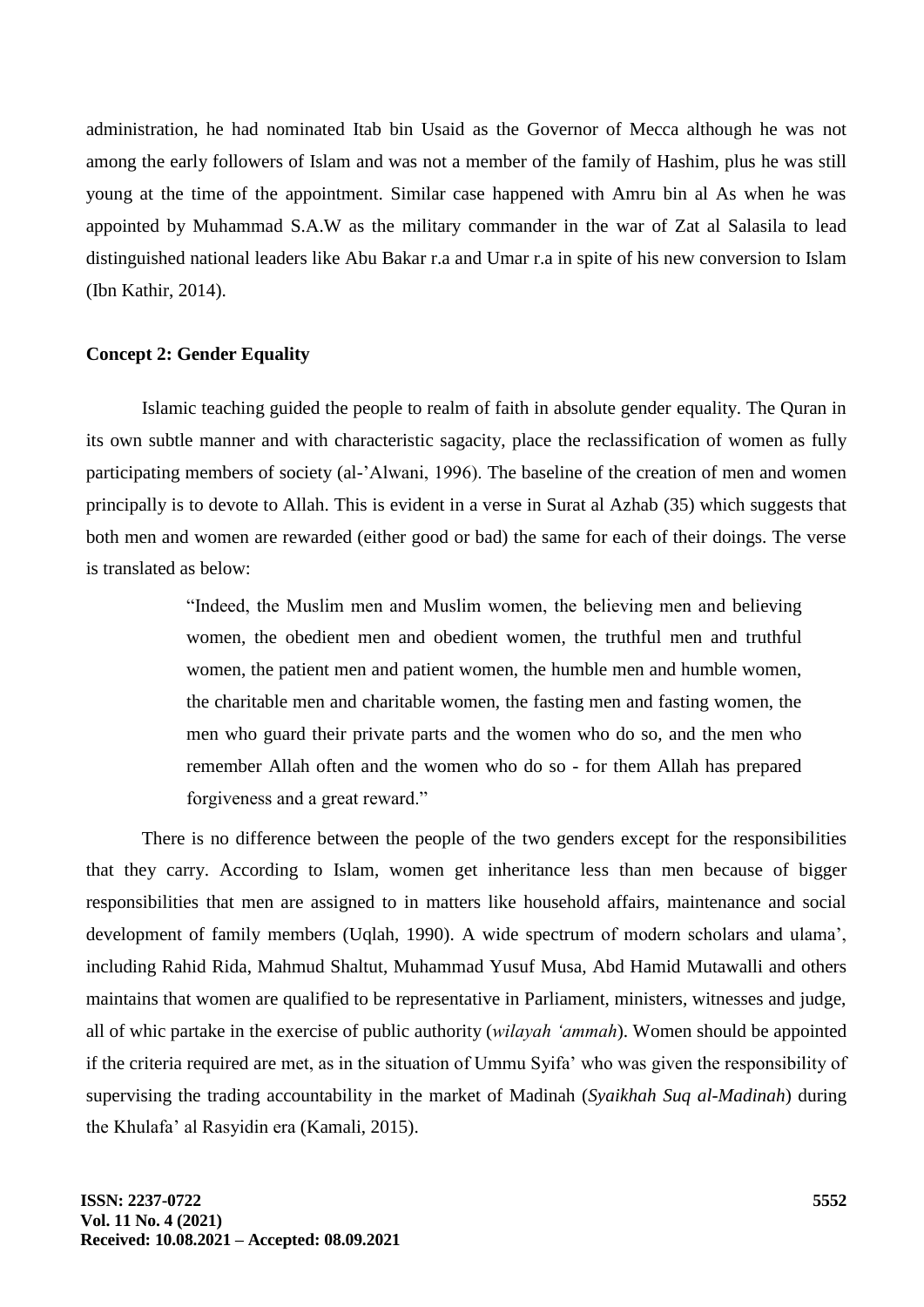#### **Concept 3: Different Remunerations for Different Positions**

The remuneration or compensation which every post-holder is entitled to has to be different depending on the level of their position. This difference is based on one's expertise, capability and education, which have initially determined the position they are eligible for. This is validated in a part of a verse in Surat an-Nahl (71), translated as:

## *"And Allah has favoured some of you over others in provision"*

Abdul Karim Zaidan also mentions in his book titled *Nizam al Qada'* about this. He categorizes remuneration into two, which are *Had al Kifayah* (the sufficiency line) and *Had al Tafaddul* (the advantage line).*Had al Kifayah* is the remuneration based on one's labour, while *Had al Tafaddul* is based on one's expertise or capability (Zaidan, 1986). The formulation of the salary scale should be made carefully according to employees' past experience and qualification. More importantly, the wage to be granted by the employer to the employee must commensurate with the work done and performance made by the employee. Islam encourages employers to reward their employees according to their qualification, experiences, knowledge, capabilities and amount of work they do (Uddin, 2014).

## **Concept 4: Loyalty to the Leader**

Employee loyalty can be explained as the increase of employee commitment to the organizational success and belief in doing the right thing working for the organization. Employees with a high organizational commitment tend to employ themselves for the benefit of the organization (Zanabazar, 2021). Therefore, every post-holder in an organization has to comply with the commands of their chief or leader. This principle is based on a verse in Surat al-Nisa (59)', translated as:

> "O you who have believed, obey Allah and obey the Messenger and those in authority among you"

Loyalty has to be given to a leader, or an institution in general, in two terms. The first term is its accordance with Islamic law, with consideration on matters like *halal* (lawfulness) and *haram* (prohibition), *aqidah* (faith) and religious practices. This term is regarded as the general term. The second term is more narrow and deals with matters like leadership approach and governance policies within the institution (Basbus, 1987).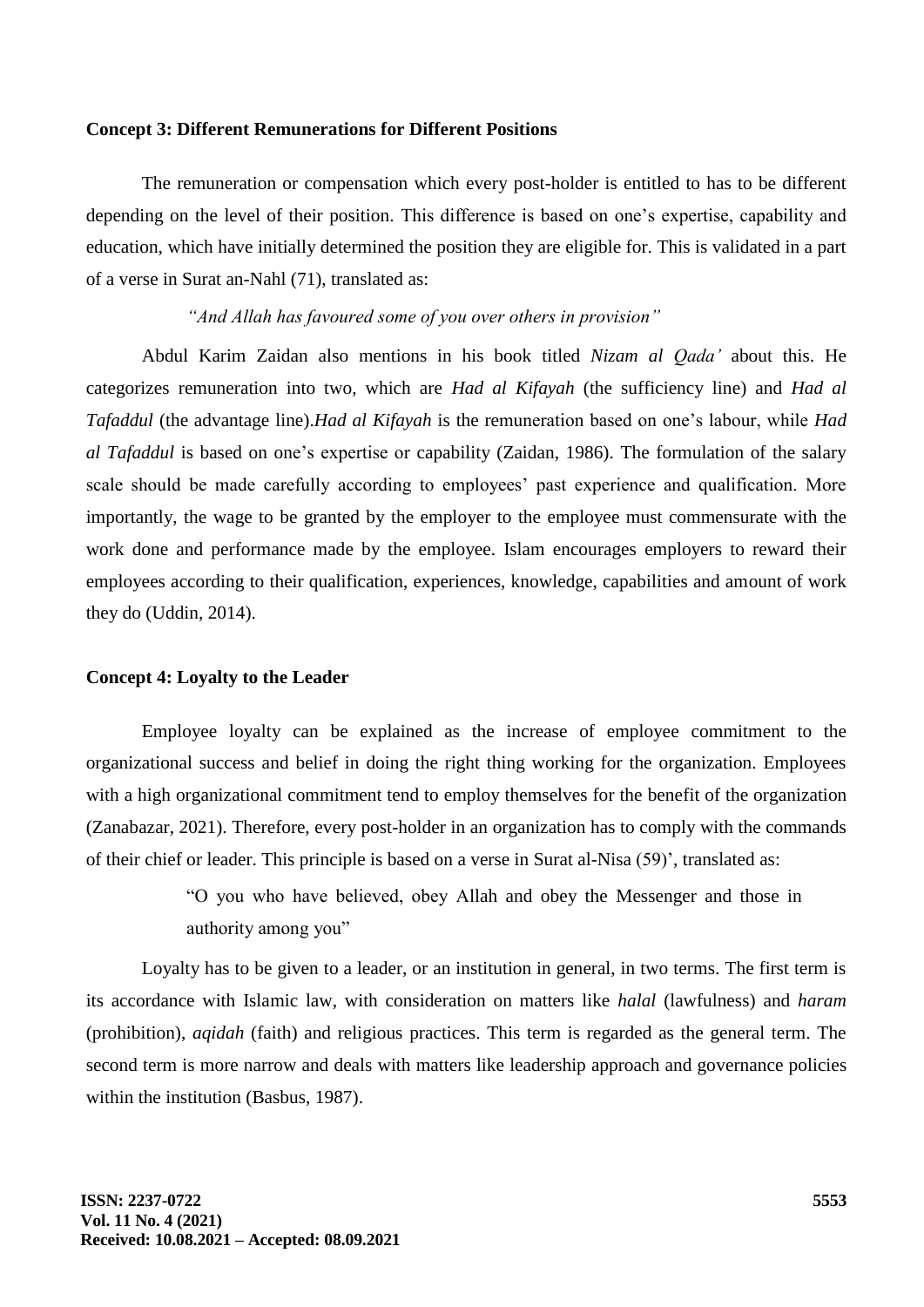### **4. Analysis and Discussion**

#### **A. Principles of Organizational Ethics**

In Islam, there are principles that are demanded to be followed in running an organization. Primarily, these principles are abide by as a symbol of obedience and devotion to Allah. Also, these principles are essentially adhered based on *muraqabah* (the awareness of Allah's observation upon all doings, be it good or bad) and *muhasabah* (the awareness of retribution for those doings on the Judgement Day). The specified principles set for the chief or leader and subordinates in an organization are as followed:

#### **Principle 1: Responsibility Over Rewards**

Whatever position that is held, *mas'uliyat* (responsibility) should be on top of a person's priority. Giving full responsibility on the work is regarded as a religious requirement. Islam considered each position as a divine responsibility and anyone who puts responsibility atop rewards will be recompensed greatly not only in this world but also in the hereafter. Here, the accountability aspect is not only responsible to organization, but also to the supervisory board, and God (Hakim et.al, 2019).

In Islamic history, it is documented that the caliph Uthman bin Affan r.a had never accepted any compensation during his time of governance for twelve years (24-35 H). In fact, he sacrificed a lot of his personal properties to help those in need (Khan, 2001). This is quite similar with the case of Muawiyah bin Abu Sufyan r.a who is narrated to make a will to give half of his properties to the government and *baitulmal* (House of Treasury) for the fear of indeliberately using or spending any government's property during his 20-year period of governing the Kingdom of Bani Umayyah. He is also described as a very simple man who was regularly found in markets with patched clothes despite his status as the government leader (Ibn Kathir, 2014). What is evidently clear from these two stories are that top priority for a person holding a position (be it big or small) is the responsibility, not the rewards they make from it.

## **Principle 2: Position not as a Privilege**

Whatever position one holds, it should not be seen as a privilege or honour though it demands gratitude or contentment within oneself. This is because only one group of people are considered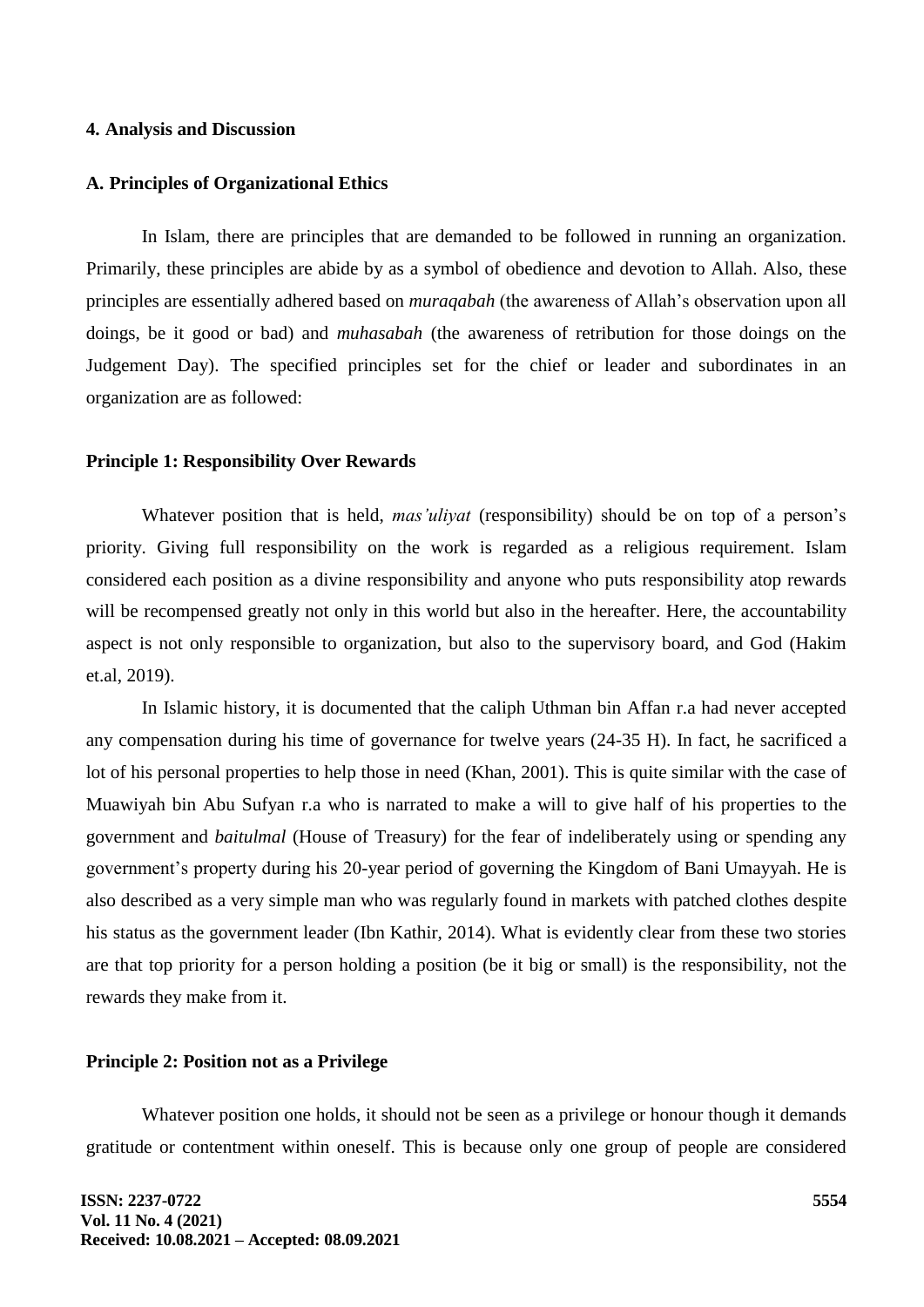honourable and worthy of receiving privileges in Islam which is the prophets. They are spared a very special position in the eyes of Allah.

Through this absence of honour and privileges in the community, the act of arrogance and pride can be avoided, and consequently generates the spread of integrity and high-mindedness among the society. The effectiveness of this concept was perceptible in the era of Khulafa' al Rashidin r.a where the caliphs were said to continuously depict great humbleness in their ruling times. Umar bin al Khattab once carried the wheat himself to a poor family in Madinah, and Uthman bin Affan r.a could easily be found around the territory especially in mosques where he regularly made as his resting place. It is narrated that he would go from one person to another to inquire about any issue they might be encountering, and even led them in their prayers (Khan, 2001).

This conveys that status or social class never mattered to these eminent leaders, and what was crucial was the responsibility that they were given the trust to to execute in accordance with Islamic teachings. The position they held was not an honour that could promise them *jannah* (paradise). Several assertions on this concept are as below:

i. Muhammad's saying translated as:

*"Verily, (a status or position) is a responsibility and will become a disgrace and regret in the hereafter"*

## Narrated by Muslim

The words "disgrace" and "regret" in this hadith indicates the damnation one would suffer if the responsibility was not properly fulfilled, which also obliquely implies that positions and statuses are never regarded as an honour.

ii. Another Muhammad's saying translated as:

*"Whoever is given a position (in something), and they then restrain people from coming upon it (negligent with the responsibility), then Allah will restrain them in the hereafter"*

Narrated by Abu Daud and Tarmizi

## **Principle 3: Strength and Trust**

A post-holder must possess physical, mental and emotional strength to accomplish things that are expected from them. The word "strength" here is relative, depending on the nature of the position. For example, a post-holder who serves in military needs more of physical strength compared to those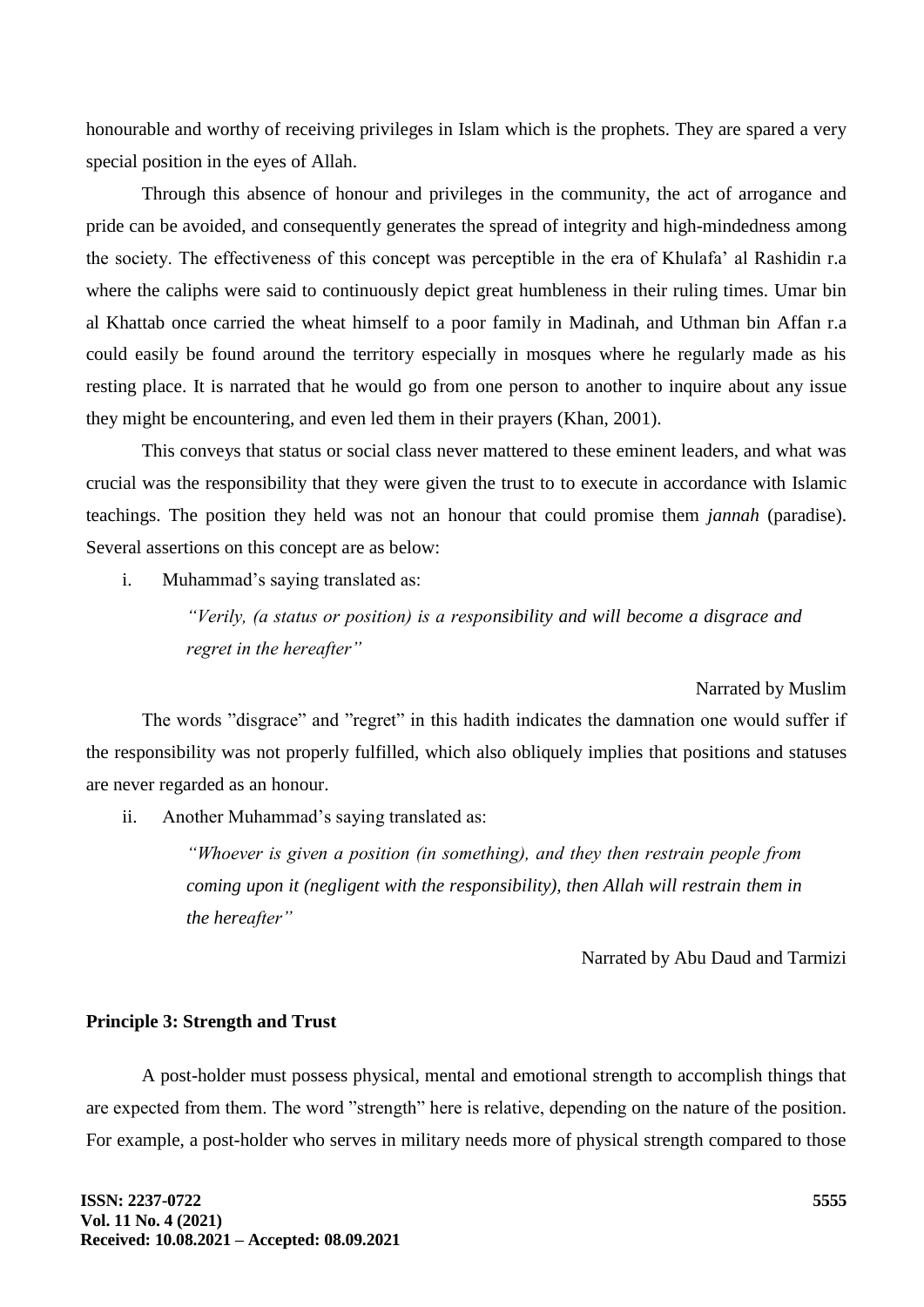who work in the educational field, who are required more of mental and intelligent advantages. Trust, on the other hand, is every right of one's responsibility either from the right of Allah (*haqqullah*) or the right of the creation (*haqqul adami*) weither in work (action), words and belief (Laming, 2002). This concept is asserted in a verse in Surah al-Qasas, translated as:

*"Indeed, the best one you can hire is the strong and the trustworthy"*

## Al-Qasas: 26

It is narrated that as a caliph, Umar al Khattab had counted himself the number of camels and other farm animals that belonged to the government under the hot sun with thorough inspection, and shouted it out to Ali bin Abu Talib and Uthman bin Affan, who were under the tree, to be recorded in a particular notebook. Ali then said to Uthman, "This is (the example of) a strong and trustworthy person" (Ni'mat, 1988).

## **Principle 4: Talent and Expertise**

A post-holder must have the talent and expertise in the field they are in. This concept is supported in the verse translated below:

> *"(Yusuf) said, 'Appoint me over the storehouses of the land. Indeed, I will be a knowing guardian'"*

## Yusuf: 55

Also, it is narrated that Prophet Musa once asked Allah to appoint Harun as a prophet and make him his assisstant because of his capability and expertise in communicating with Bani Israil. The verse asserting this is as below (translated):

> *"(Musa) said, 'My Lord, indeed I fear that they will deny me. And that my breast will tighten and my tongue will not be fluent, so send for Harun"*

#### Al Syuara': 12-13

This concept is discussed broadly by Islamic scholars. It is mutually agreed that capability and expertise especially in matters concerning *nawazil* (current issues) are very essential, and even considered as one of the most important qualities that a person must have to be appointed as a caliph or national leader (Mawardi, 1989).

According to Hakim (2019), in term of professionalism aspect in organization leadership, indicators can be seen on several parameters; competence (ability), totality in work, long-life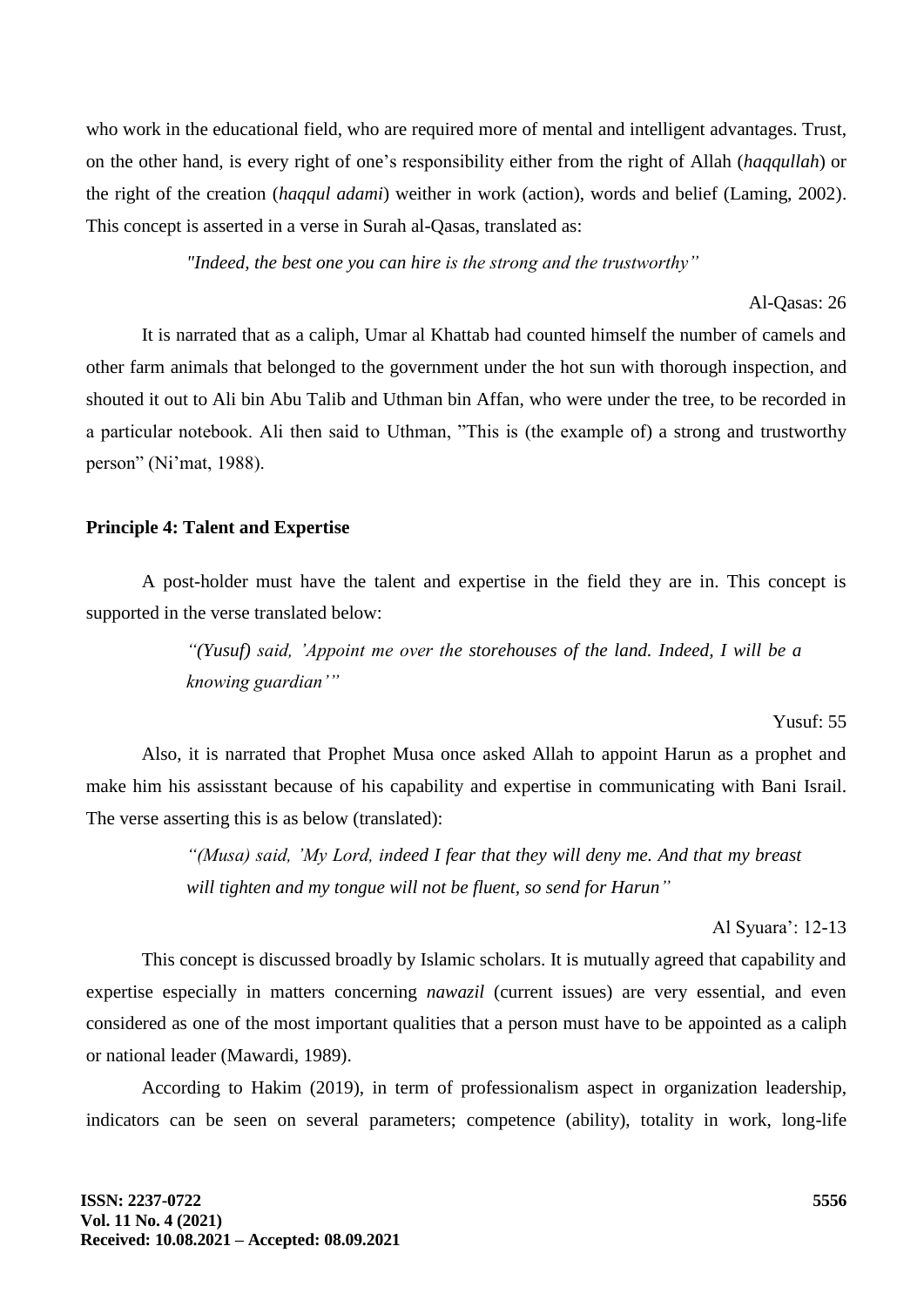learning, participating in professional membership, the existence of ethics of profession or code of conduct, an appropriate income.

## **B. Organizational Ethics in Human Resource Management**

Human resource management practices is significantly associated with achieving organizational objectives. It also shows that, improving the quality of work induces certain behaviors in the employee who is a source of competitive advantage for the organization (Ogedegbe, 2014). Selected human resource management practices in an organization according to Islam are as followed:

## **Practice 1: Recruitment and Selection**

In Islam, appointment for a position can only be done after a person's ability and capability are recognized and acknowledged by a qualified party. One way of executing this is through interview. A person's caliber will be notably manifested through this process, and thus resulting in an excellent empire or institution in the long run. Muhammad S.A.W himself did an interview with Mu'az bin Jabal r.a before appointing him as a judge in Yemen. Among the questions that were asked (Ibn Kathir, 2014):

> *"With what principles do you base your judgement?" And Mu'az answered "With the principles of Al Quran". Muhammad S.A.W then asked "If it could not be found in Al Quran?" Mu'az answered "With the principles of Al Hadith" Muhammad S.A.W then asked again "If it could not be found in Al Hadith?" And Mu'az answered "With the principles of ijtihad".*

In the human resource management in Islam, doing an interview is not the only method that can be used in the process of appointing someone for a position. Another method is giving them a "trial period". The length of this period is up to the upper party to decide. This particular method had been made a policy in the era of Umar bin al Khattab r.a in appointment of office. It is narrated that he had tested Ka'ab bin Surah in making judgment and decision on a case that was brought to the court at that time. He then impressed Umar r.a to a great extent with his brilliant judgment and decision, and that led him being appointed for a permanent position as a judge (Mun'im, n.d.).

The Islamic way of life does not allow favoritism in recruitment or selection since it violates the ethical principles of justice (a*l-'Adl*), fulfifillment of contract with the employer to look after the interest of the organization (*Ifa al-'Aqd*), and the right of others in dealings (*Huquq al-'Ibad*). Such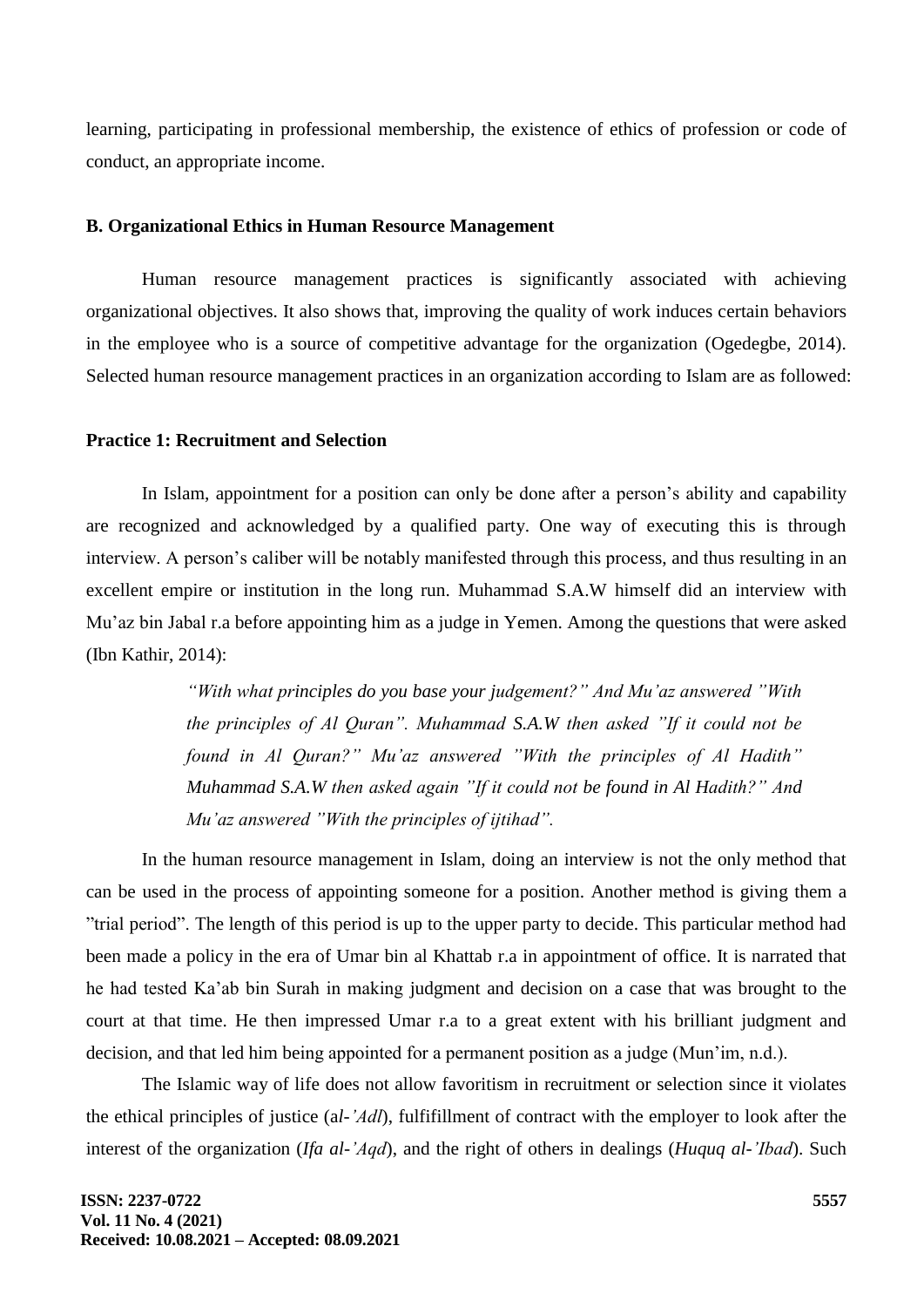kind of favoritism is not permitted in Shariah since Islam always promotes unbiased behavior (Khan, 2010).

#### **Practice 2: Training and Development**

Another requirement for successful appointment is skills training which shall be related to the field or position they are going to take charge for. This skills training is conducted via specific related course(s) within specific period. In today's world, a candidate's capability is measured and evaluated through academic achievement that is acknowledged with certificates from qualified institutions. Organizations intending to gain a sustained competitive advantage should help their employees raise their skills by receiving continuous training so that they can learn new things needed to ensure quality improvement of the products and services (Ogedegbe, 2014).

However, there is another matter that is pointed out by Muhammad S.A.W which is connected to this concept. A person, who is to hold a specific position, must not only possess skills background in the field related, but also a comprehension on the environment, culture and appearance of the community they are about to serve or be in contact with. It is narrated that before appointing Mu'az bin Jabal r.a as a judge in Yemen, Muhammad S.A.W had given him a brief speech on the background of the local community (Yemeni people). He S.A.W also narrated that (Ibn Hisham, 2013):

> *"Certainly, you will deal with the people of the book who will continuously be questioning on the key to paradise (on faith and principles), so answer them with shahadah (declaration) on the non-existence of god but Allah (based on Islamic faith and principles)"*

#### **Practice 3: Performance Appraisal**

Performance appraisal of a post-holder is also very much stressed in the Islamic administration. In Islam, the performance appraisal is based on normative directives and the practice of the Prophet Muhammad S.A.W as well as his four Caliphs but it became most noticeably apparent during the era of Umar bin al Khattab r.a and Uthman bin Affan r.a, as it lasted for almost quarter-century.

In Umar's time, he once gave a talk to his subordinates regarding the policies on appointment of office. He then asked one of them "What do you say if I appointed someone eligible (for a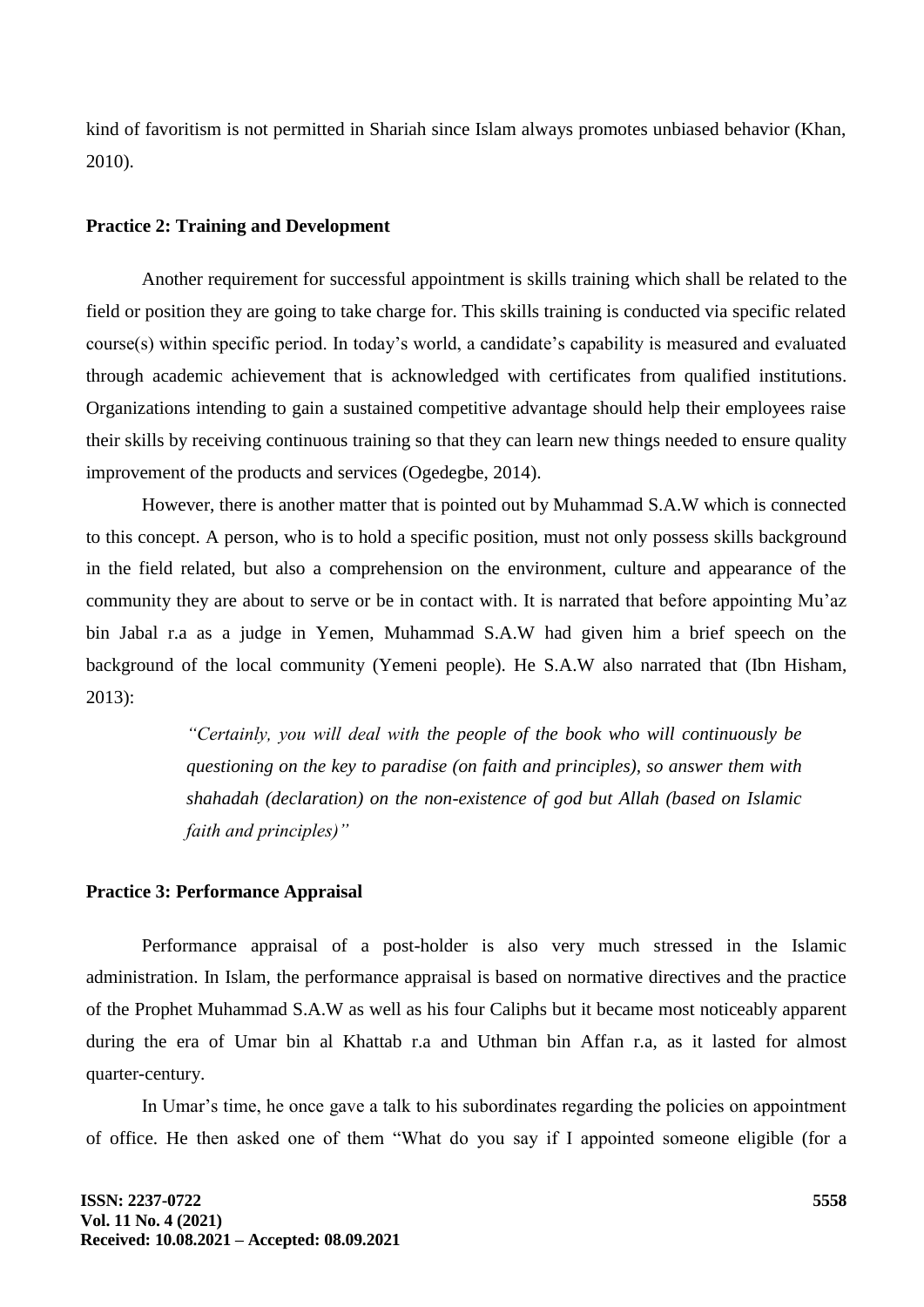position) then he took the responsibility with good and just manner, had I been doing my best (as a leader)?". They answered, "Yes, Amirul mukminin", and Umar r.a replied, "No, I hadn't, unless I kept tabs on whether or not he could do his job as in my command (policies)". This answer proves the importance of performance evaluation (Azim, 1994).

While during Uthman's time, the caliph set a regulation for the governors of every Muslim territory to go and perform hajj in Mecca every year to hear for themselves the folks' remarks on them before the decisions of whether to retain or dismiss them were made official. A post-holder is never secure with their position unless they really fulfill the required needs as expected from them. If the needs are not really fulfilled, dismissal, demotion or change of position could be happening (Azim, 1994).

### **C. Organizational Ethics in Appointment**

Managers must acknowledge their role in shaping organizational ethics and seize this opportunity to create a climate that can strengthen the relationships and reputations on which their companies' success depends. Executives who ignore ethics run the risk of personal and corporate liability in today's increasingly tough legal environment. Listed below are selected the organizational ethics in the appointment according to Islam:

## **First: Democracy in Appointment**

Apart from the methods mentioned above, opinions from the subordinates must also be considered genuinely when appointing someone to be a post-holder. This is specifically practical when there are more than one qualified candidates for a position. However, this "democracy" concept may only be performed after other elements (in terms of academic achievements, experiences, knowledge, performance/reputation, skills and expertise) are contemplated thoroughly and ensured are not lacking anywhere. This concept, though, is important in assuring the stability and progression of a department or institution as cooperation among post-holders including subordinates becomes strong. The essence of this method is taken from a hadith, translated as:

> "*Muhammad S.A.W anathematizes three types of people, one of them is a man who leads a prayer when he is not loved by the followers*".

> > Narrated by Tarmizi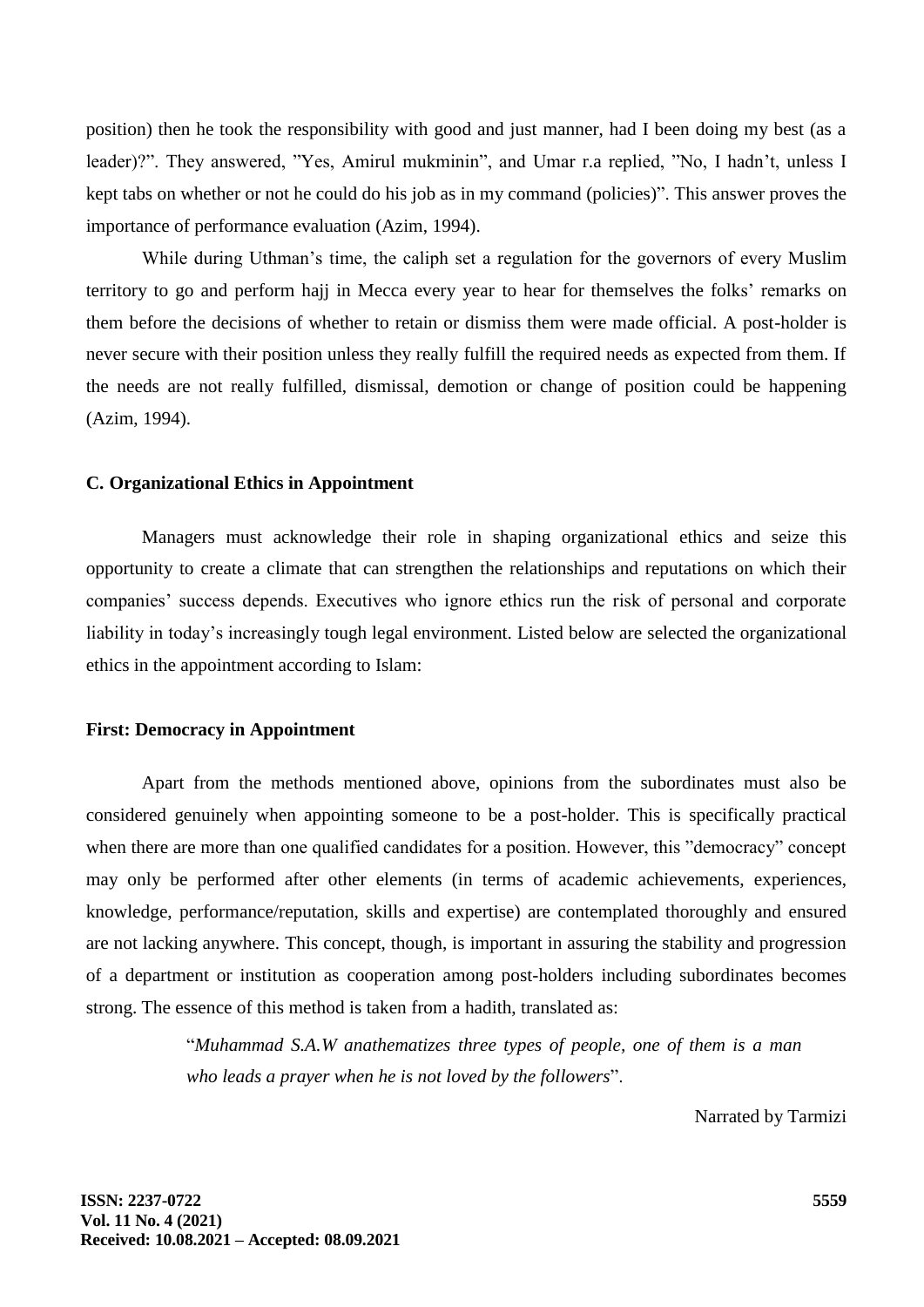According to Islamic scholars, although this hadith particularly addresses the issue of the appointment of an *imam*, it can be broadened to administrative issues like the one we discuss here which is the appointment in an organization (Azim, 1994).In the early Islamic history, the Prophet Muhammad S.A.W used to consult with his Companions concerning many issues, such as wars. Also Caliph 'Umar bin al-Khattab r.a, when he was dying, he entrusted the choice of the next Caliph (Khalifah) to be consulted among six chosen Companions. They were 'Uthman r.a, 'Ali, Talhah r.a, az-Zubayr, Sa'id r.a and 'Abdur-Rahman bin 'Awf r.a. As the decision, they agreed to appoint 'Uthman bin 'Affan as their next leader (Othman, 2018).

Regarding the practice of Syura, Allah S.W.T also mentions in Surah Ali 'Imran: 159:

*"And by the mercy of Allah, you dealt with them gently. And had you been severe and harsh-hearted, they would have broken away from about you; so pardon them, and ask forgiveness for them; and consult them in the affairs. Then when you have taken a decision, put your trust in Allah, certainly, Allah loves those who put their trust (in Him)."*

This verse informs us that Prophet Muhammad S.A.W used to ask his Companions for advice about various matters. The purpose was to comfort their hearts so they can effectively implement the decision they have reached. When describing this verse, Ibn Katsir provides several examples from the history of the Prophet S.A.W and how the Messenger of Allah applied the concept of *shur*a in his daily life (Ibn Kathir, 2003).

## **Second: Unbiased Appointment**

This concept is regarded as one of the most essential concepts in appointment of office. This is because every nomination that a person in charge makes will be assessed and rewarded by Allah, either good or bad. For this reason, the Quran call every action as "*Kasab*", means what one has enjoy or bear in consequence (Laming, 2000). When a person who is not qualified is appointed to hold a certain position, the betrayal is not only considered to be towards the people in the administration and the commoners, but also to Allah and Muhammad S.A.W as stated in the hadith below (translated):

> "*Whoever appoints a person when there is another person who is more qualified, then he has betrayed Allah and Muhammad S.A.W*"

Biased appointment of office can happen due to bribery, and it can also be due to friendship and relations. Consequently, unqualified person is hired. Another possible cause for this is pressure,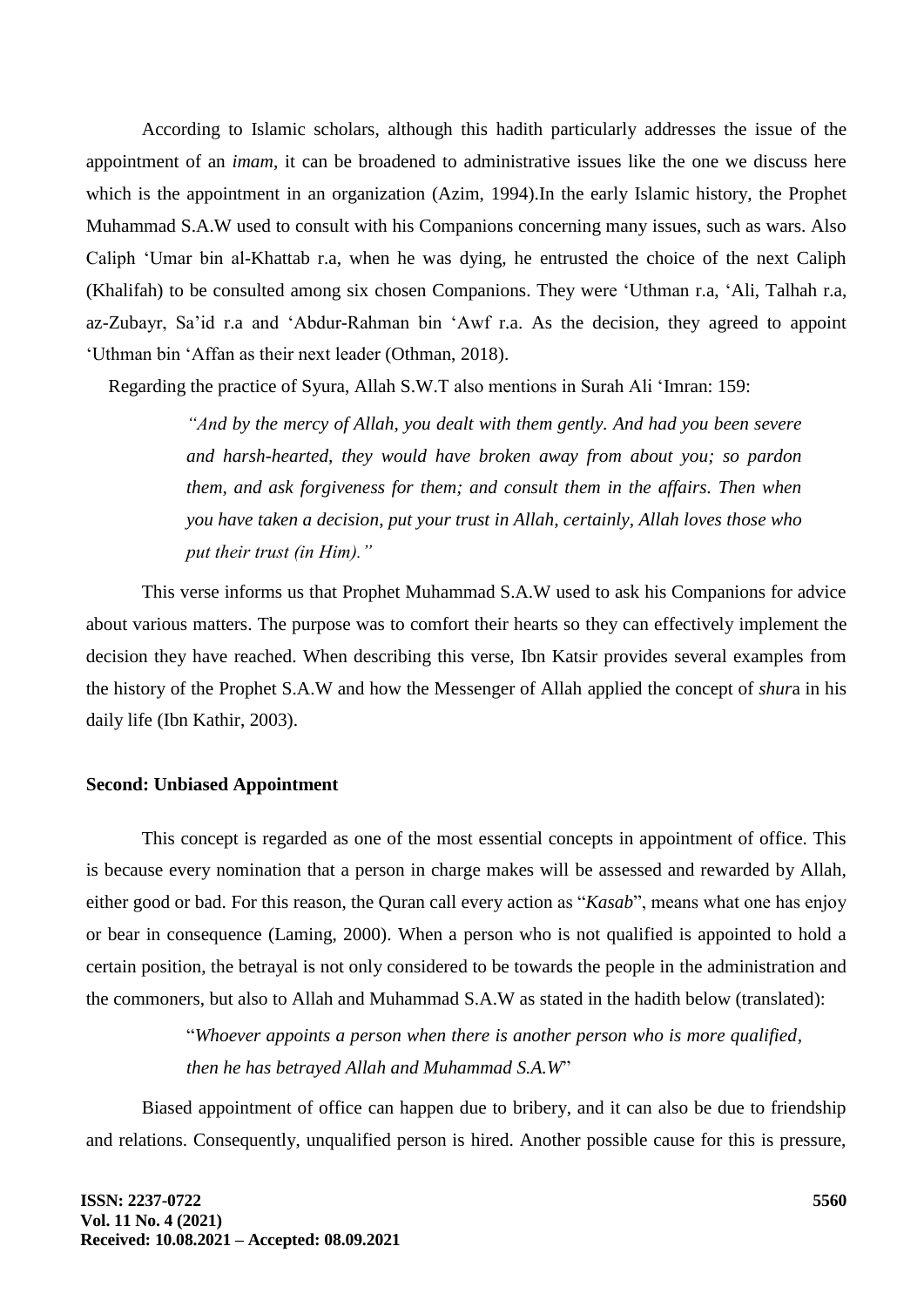which occurs when an upper party puts pressure on the person in charge to appoint certain person(s) for certain position(s) generally for personal or political reasons. This kind of deed is considered *haram* (proscribed in Islam) as it may result to unpleasant outcomes in the future (Omar, 2006).

Another issue coming from the bias in appointment of office is the status of the remuneration received that is quite blurry (s*hubhah*). Whether it is *halal* (permissible) or *haram* (proscribed) is vague. However, in the author's opinion, if the appointed person is not qualified or lacking of any criterion that is needed, the remuneration received will be *haram*. Yet, if the person is actually qualified although his appointment is based on bias in the first place, the remuneration they obtain is *halal*. Even so, despite the *halal* status, it is missing the blessedness from Allah as it contains the elements of *subhat* (confusion and doubt) and does not follow the nature of democracy (Omar, 2007).

### **Third: Dismisal Right by Institution**

Many people resist acknowledging the influence of organizational factors on individual behavior—especially on misconduct—for fear of diluting people's sense of personal moral responsibility. But this fear is based on a false dichotomy between holding individual transgressors accountable and holding "the system" accountable. Acknowledging the importance of organizational context need not imply exculpating individual wrongdoers. To understand all is not to forgive all (Paine, 1994). Any institution, including governmental institution, is given the rights in Islam to dismiss any post-holder who is proven to have broken any regulation or done anything inappropriate to the institution.

Dismissal is also permissible if a certain party or the public is poorly affected. This second situation rarely occurs but there is a history about it, with one of them being the dismissal of Khalid bin al Walid r.a as the highest military commander. The dismissal was decided by Umar for the purpose of preserving people's faith in Allah as too many victories they gained may lead them to believe that it happened because of Khalid's shrewdness instead of Allah's power and wills (Athamina, 1994).

The first situation, however, is quite common. One event depicting this is the dismissal of Sa'ad bin Abu Waqas r.a and Abdullah bin Mas'ud r.a from the positions as the governor and financial manager of Basra respectively due to incompatibility between them. Another instance is the dismissal of Mua'wiyah bin Abu Sufyan as the governor of Syam (known as Syria today) for his refusal of taking *bai'ah* (oath of allegiance) to Ali r.a who was just appointed as the new caliph (Ibn Kathir, 2014).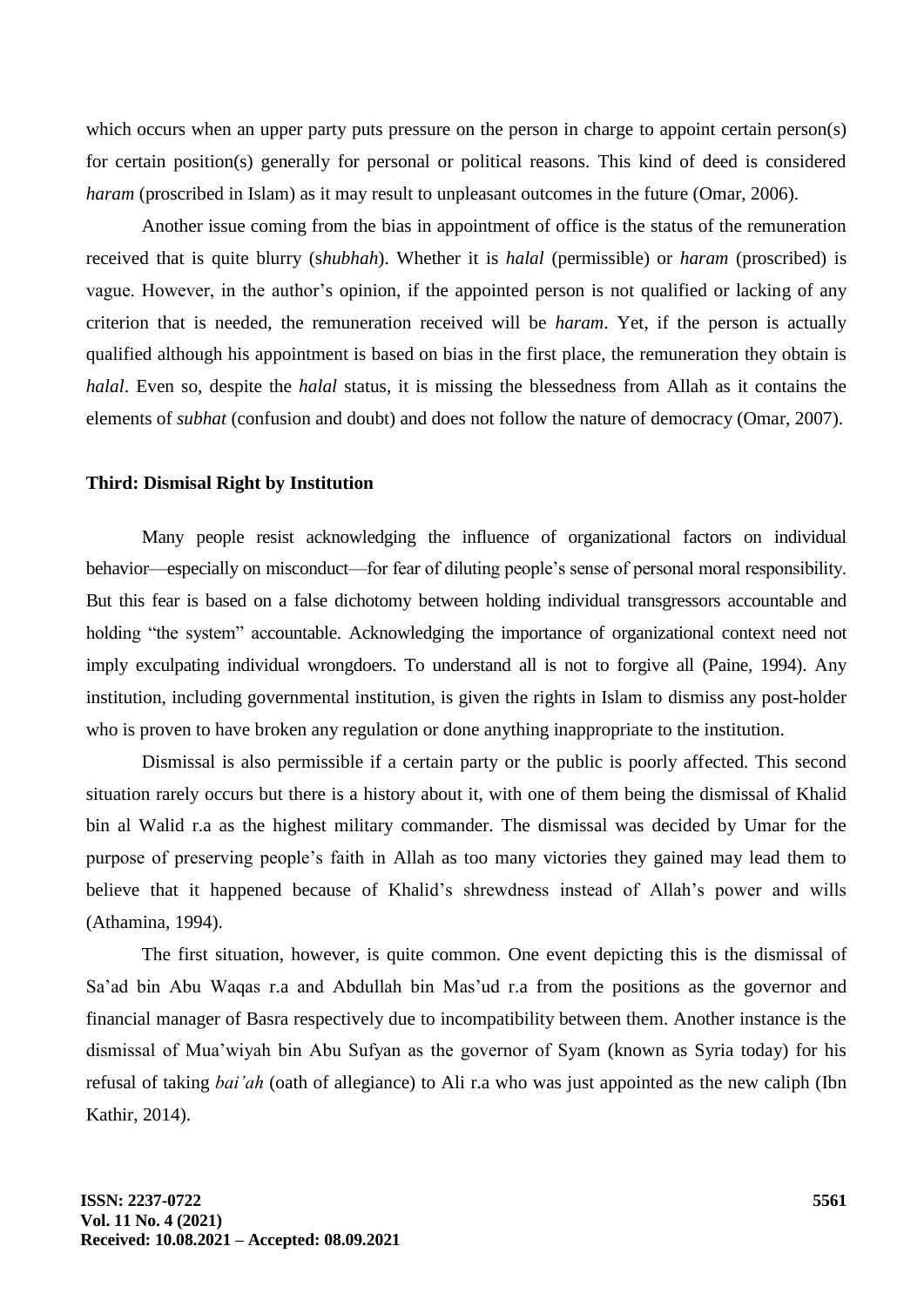#### **5. Conclusion**

To conclude, the preeminence of Islamic civilization, with its sources that were based on revelations from Allah, managed to organize and drive Muslims as a whole to lead a perfectly systemic life that generated quality in every aspect of life. It is hoped that this paperwork demonstrates the delicacy and meticulousness of Islam particularly in the issue of organizational ethics. The truth is, Islam is wide scale and provides the best solution to every problem and situation that may happen regardless the era we are in.

## **Acknowledgment**

Highest appreciation is given to Universiti Sultan Zainal Abidin for the sponsor provided for this research through the Translational University Grant (TUG) UniSZA/TUG/2019/03 (R0063).

## **References**

Abu Id, M.A. (1988), *Al Alaqat al Kharijiyah*. Amman: Maktabah Islami.

Abu Sin, A.I (1986). *Al-Idarah fi al-Islam*. Dubai: Matbaah 'Asriyyah.

Adam, F., Rahman, A., Shafie, A.B., Omar, N., Sulaiman, R. 2006. *Islamic Civilization and Asian Civilization Module*. Terengganu: Kolej Universiti Sains dan Teknologi Malaysia.

Al- Ali, M.M. (1985). *Al-Idarah fi al-Islam*. Jeddah: Dar al-Sa'udiyyah.

Al-'Alwani, T.J. (1994). The Testimony in Women in Islamic Law. *The American Journal of Islamic Social Sciences*. Vol.13. Summer 1996. No.2. Kuala Lumpur: The International Institute of Islamic Thought.

Al-Abed, M (2017). *Exploring the Islamic Principles on Leadership and its Implementation between Muslim Leaders in Sweden.* Thesis in the Master's Programme. Department of Civil and Environmental Engineering, University of Technology, Sweden.

Al-Aidaros, H. & Shamsudin, F.M., Idris, K.M. (2013). Ethics and Ethical Theories from an Islamic Perspective. *International Journal of Islamic Thought*. 4. 1-13. doi: 10.24035/ijit.04.2013.001

Athamina, K. 1994. *The Appointment and Dismissal of Khālid b. al-Walīd from the Supreme Command: A Study of the Political Strategy of the Early Muslim Caliphs in Syria.* Arabica*.* T. 41, Fasc. 2. Jul. 1994. pp. 253-272. URL: http://www.jstor.org/stable/4057449

Azim, A.A. 1994. *Usul al Fikr al Idari*. Qaherah: Maktabah Wahbah.

Basus, A.A.R.M. (1987). *Fan al-Qiyadah fi al Islam*. Jordan: Maktabah Manar.

Hakim, R., Sawarjuwono, T., Djalaluddin, A. 2019. Proposing the Value of Amanah as the Foundation of Zakah Organizational Culture, *Opción Journal*, Año 35, Especial No.21 (2019): 20-36. URL: https://produccioncientificaluz.org/